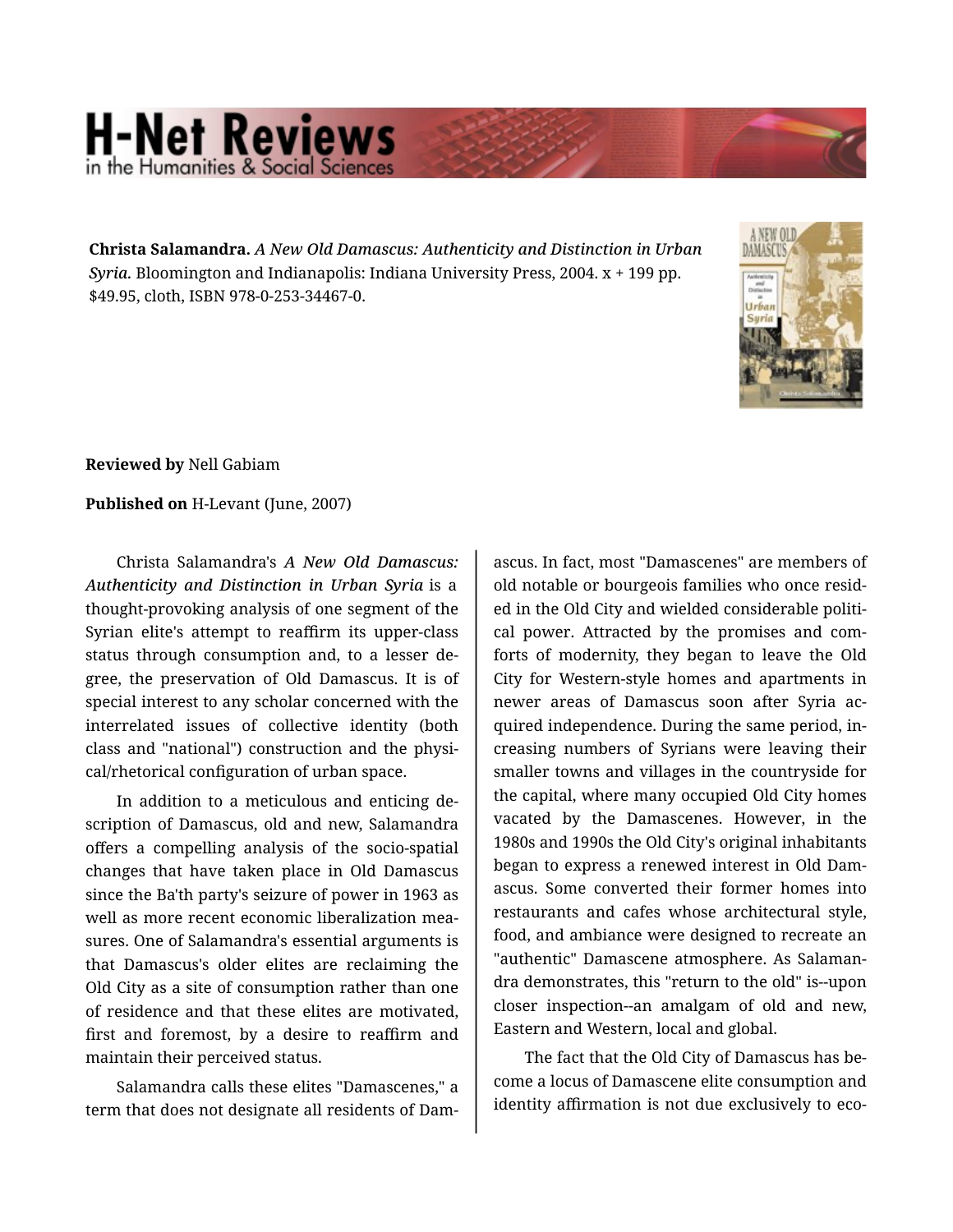nomic changes in Syria. The Old City symbolizes a particular past, one prior to the Ba'thist era when the Damascenes held the reigns of political and economic power. Thus, the Damascene elite's in‐ terest in the Old City also signifies their enact‐ ment of social identity through the "preservation" of an idealized vision of the past. Salamandra de‐ votes attention to the most prominent manifesta‐ tion of this phenomenon, the "Friends of Damas‐ cus," an organization whose core membership is "Damascenes" who have been at the center of ef‐ forts to halt the Syrian government's further de‐ struction of Old Damascus. Salamandra also ad‐ dresses the Syrian government's parallel efforts to co-opt the Old City for its own identity project--al‐ beit of a different nature. Aiming to reinforce its secular ideology of a homogeneous Syria that be‐ longs to all, the Syrian state draws on representa‐ tions of the Old City as "tradition," in other words, the authentically Syrian. Thus, television series whose setting is historic Damascus have become sites of contestation, vehicles through which the Syrian state and the Syrian old elite present alter‐ native portrayals of the Old City's "authentic" past, a process that is rich with implications about the present.

Salamandra further argues that part of what motivates the Damascene elite's attempt to re‐ claim the Old City through consumption is a de‐ sire to differentiate themselves from the nou‐ veaux riches who attempt to enact their upperclass status through association with the Old City and the Damascenes seeking to preserve it. She sees her work as a departure from previous stud‐ ies that treat consumption and identity as modes of resistance to state dominance. Thus, she argues for an understanding of the state as but one of many actors who challenge "one another over various representations of past and present, of culture and history, that range from bodily adorn‐ ment and family honor to theme restaurants and television dramas" (p. 19). That said, the Dama‐ scene elite and the Syrian state appear to be the two most significant actors engaged in identity

construction and contestation in relation to the Old City. By emphasizing their particular connec‐ tion to the Old City, Damascenes thwart the gov‐ ernment's attempt to appropriate Old Damascus for its particular presentation of national heritage, and by campaigning for the preservation of structures displaying older architectural styles, they obstruct the government's efforts to make the Old City more open and legible. The Dama‐ scene elite that Salamandra describes also appear to be differentiating themselves from Alawis of rural origin, many of whom now live in the Old City and who are seen as representatives of those currently holding the reigns of political power in Syria. Salamandra's claim of viewing the state as but one of many actors involved in identity con‐ struction and contestation would have been stronger had she focused more on non-state ac‐ tors like the working classes now living in the Old City and the Syrian nouveaux riches. She could have said more on these actors' own relationship with the Old City, and the kinds of identities they attempt to enact through this relationship.

Finally, Salamandra argues that in the current atmosphere of competitive consumption in Dam‐ ascus, women are central to the elites' contest over position and prestige. According to Salaman‐ dra, in a society where the appearance of chastity is an important indicator of a woman's integrity, and where interaction between unmarried wom‐ en and men is frowned upon, women's adorn‐ ment of their bodies is a way of displaying social status to potential husbands or their females rela‐ tives who frequently play a critical role in the search for a suitable bride. Even after marriage, the author argues, women continue to use bodily adornment to demonstrate their social status. Salamandra places these practices by upper-class women within the context of an elite patriarchal society, one in which, ultimately, woman are ob‐ jects of display in a competition for social status that is governed by men. Such arguments raise certain questions. One wonders, for example, pre‐ cisely where to locate author, poet, and assembly